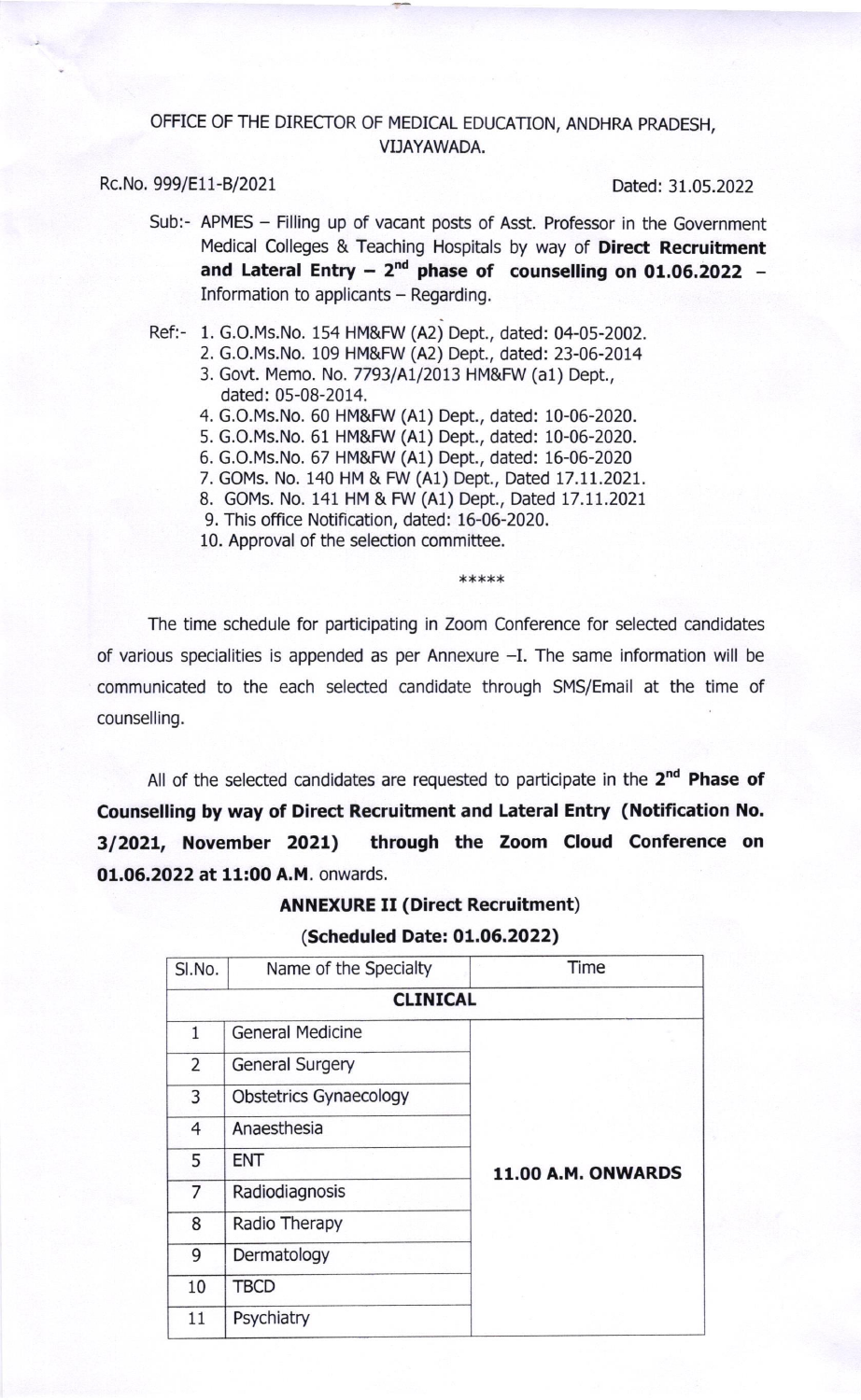| 12 | <b>Emergency Medicine</b>    |  |
|----|------------------------------|--|
| 13 | <b>Transfussion Medicine</b> |  |
|    | <b>Super Speciality</b>      |  |
| 1  | Cardiology                   |  |
| 2  | Neurology                    |  |
|    | <b>Non Clinical</b>          |  |
| 1  | <b>Forensic Medicine</b>     |  |
| 2  | Microbiology                 |  |

## ANNEXURE III (LATERAL ENTRY)

# (Scheduled Date: 01.06.2022)

| SI.No.         | Name of the Specialty | Time                      |  |  |
|----------------|-----------------------|---------------------------|--|--|
|                | <b>CLINICAL</b>       |                           |  |  |
|                | Dermatology           |                           |  |  |
|                | <b>Non Clinical</b>   | <b>12.00 NOON ONWARDS</b> |  |  |
| 1              | Anatomy               |                           |  |  |
| $\overline{2}$ | Biochemistry          |                           |  |  |

Sd/- Dr. M. Raghavendra Rao, Director of Medical Education.